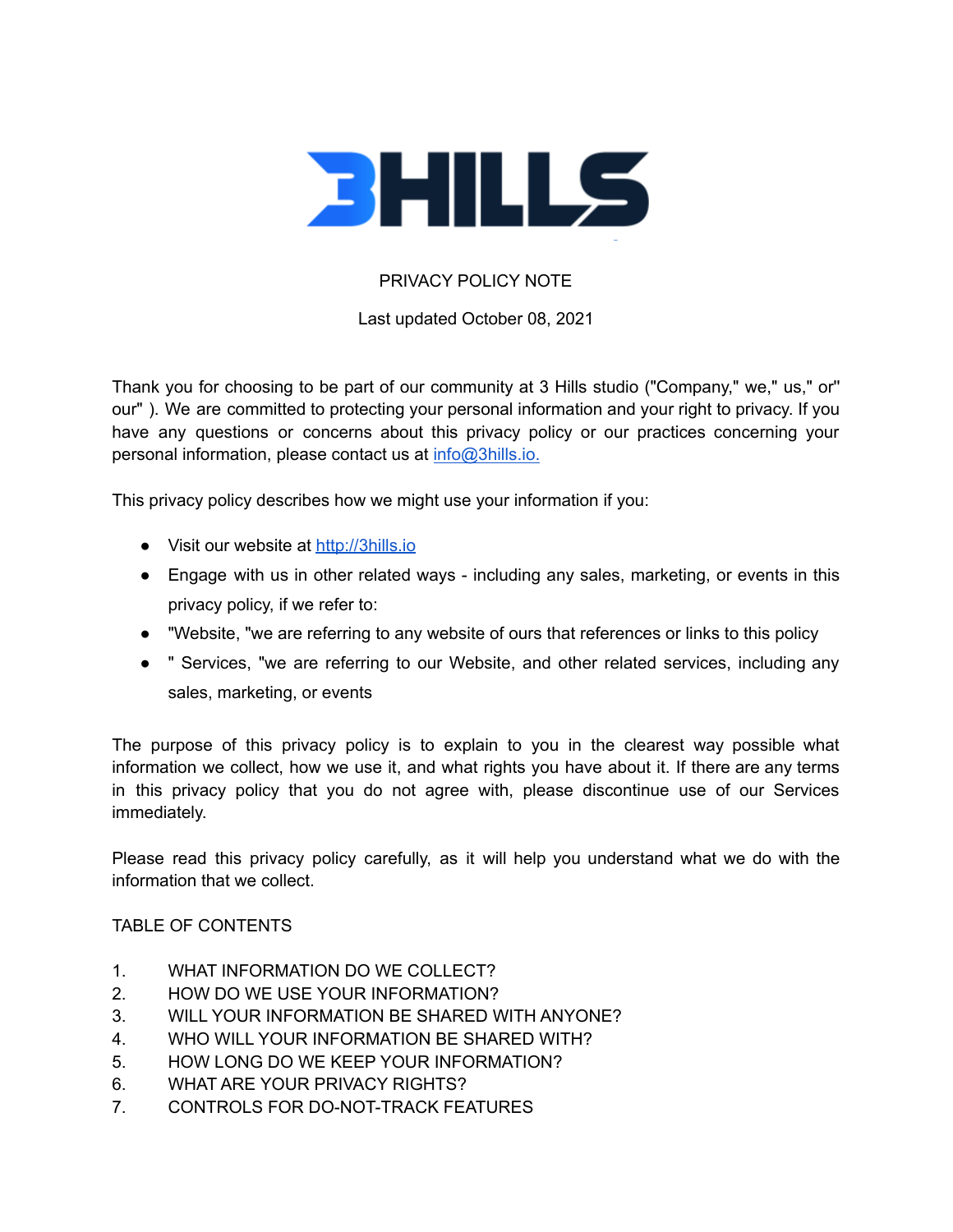# 8. DO WE MAKE UPDATES TO THIS NOTICE?

9. HOW CAN YOU CONTACT US ABOUT THIS NOTICE?

10. HOW CAN YOU REVIEW, UPDATE OR DELETE THE DATA WE COLLECT FROM YOU?

### 1. WHAT INFORMATION DO WE COLLECT?

The personal information you disclose to us.

In Short: We collect personal information that you provide to us.

We collect personal information that you voluntarily provide to us when you express an interest in obtaining information about us or our products and services, when you participate in activities on the Website, or otherwise when you contact us.

The personal information that we collect depends on the context of your interactions with us and the Website, the choices you make, and the products and features you use. The personal information we collect may include the following:

- Personal Information Provided by you. We collect email addresses; mailing addresses; and other similar information.
- All personal information that you provide to us must be true, complete, and accurate, and you must notify us of any changes to such personal information.
- Information automatically collected

In Short: Some information - such as your Internet Protocol (IP) address and/or browser and device characteristics - is collected automatically when you visit our Website.

We automatically collect certain information when you visit, use or navigate the Website. This information does not reveal your specific identity (like your name or contact information) but may include device and usage information, such as your IP address, browser, and device characteristics, operating system, language preferences, referring URLs, device name, country, location, information about how and when you use our Website and other technical information. This information is primarily needed to maintain the security and operation of our Website, and for our internal analytics and reporting purposes.

Like many businesses, we also collect information through cookies and similar technologies.

The information we collect includes:

● Log and Usage Data. Log and usage data are service-related, diagnostic, usage, and performance information our servers automatically collect when you access or use our Website and which we record in log files. Depending on how you interact with us, this log data may include your IP address, device information, browser type, and settings, and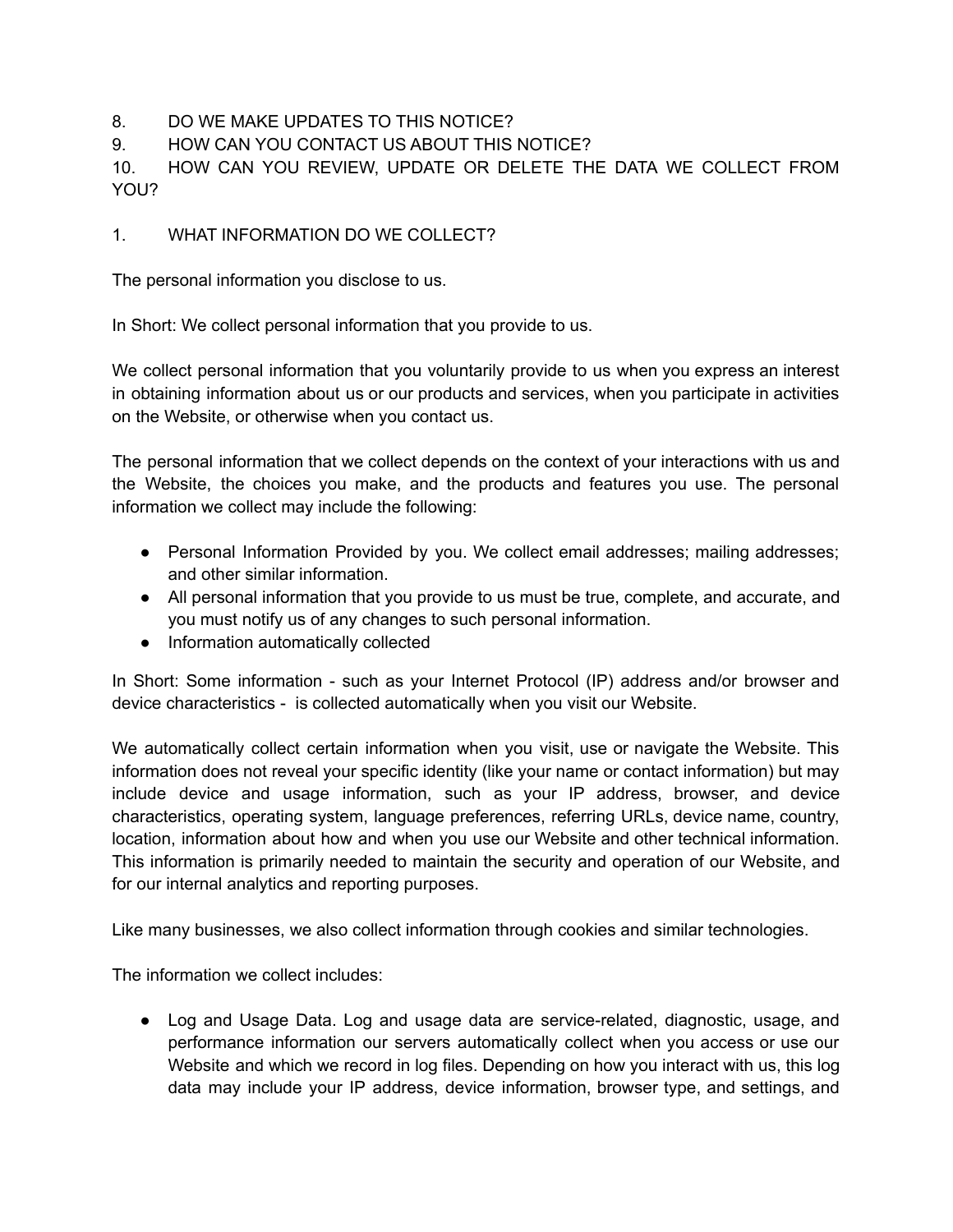information about your activity on the Website (such as the date/time stamps associated with your usage, pages, and files viewed, searches and other actions you take such as which features you use), device event information (such as system activity, error reports (sometimes called 'crashdumps') and hardware settings.)

- Device Data. We collect device data such as information about your computer, phone, tablet, or another device you use to access the Website. Depending on the device used, this device data may include information such as your IP address(or proxy server), device and application identification numbers, location, browser type, hardware model Internet service provider and/or mobile carrier, operating system, and system configuration information.
- location data. We collect location data such as information about your device's location, which can be either precise or imprecise. How much information we collect depends on the type and settings of the device you use to access the Website. For example, we may use GPS and other technologies to collect geolocation data that tells us your current location (based on your IP address). You can opt-out of allowing us to collect this information either by refusing access to the information or by disabling your Location Setting on your device. Note, however, that if you choose to opt-out, you may not be able to use certain aspects of the Services.

# 2. HOW DO WE USE YOUR INFORMATION?

In Short: We process your information for purposes based on legitimate business interests, the fulfillment of our contract with you, compliance with our legal obligations, and/or your consent.

We use personal information collected via our Website for a variety of business purposes described below. We process your personal information for these purposes in reliance on our legitimate business interest, to enter into or perform a contract with you, with your consent, and/or for compliance with our legal obligations. We indicate the specific processing grounds we rely on next to each purpose listed below.

We use the information we collect or receive:

- To facilitate account creation and login process. If you choose to link your account with us to a third-party account (such as your Google or Facebook account), we use the information you allowed us to collect from those third parties to facilitate account creation and login process for the performance of the contract.
- Request feedback We may use your information to request feedback and to contact you about your use of our Website.
- To enable user-to-user communications. We may use your information to enable user-to-user communication with each user's consent.
- To manage user accounts. We may use your information to manage our account and keep it in working order.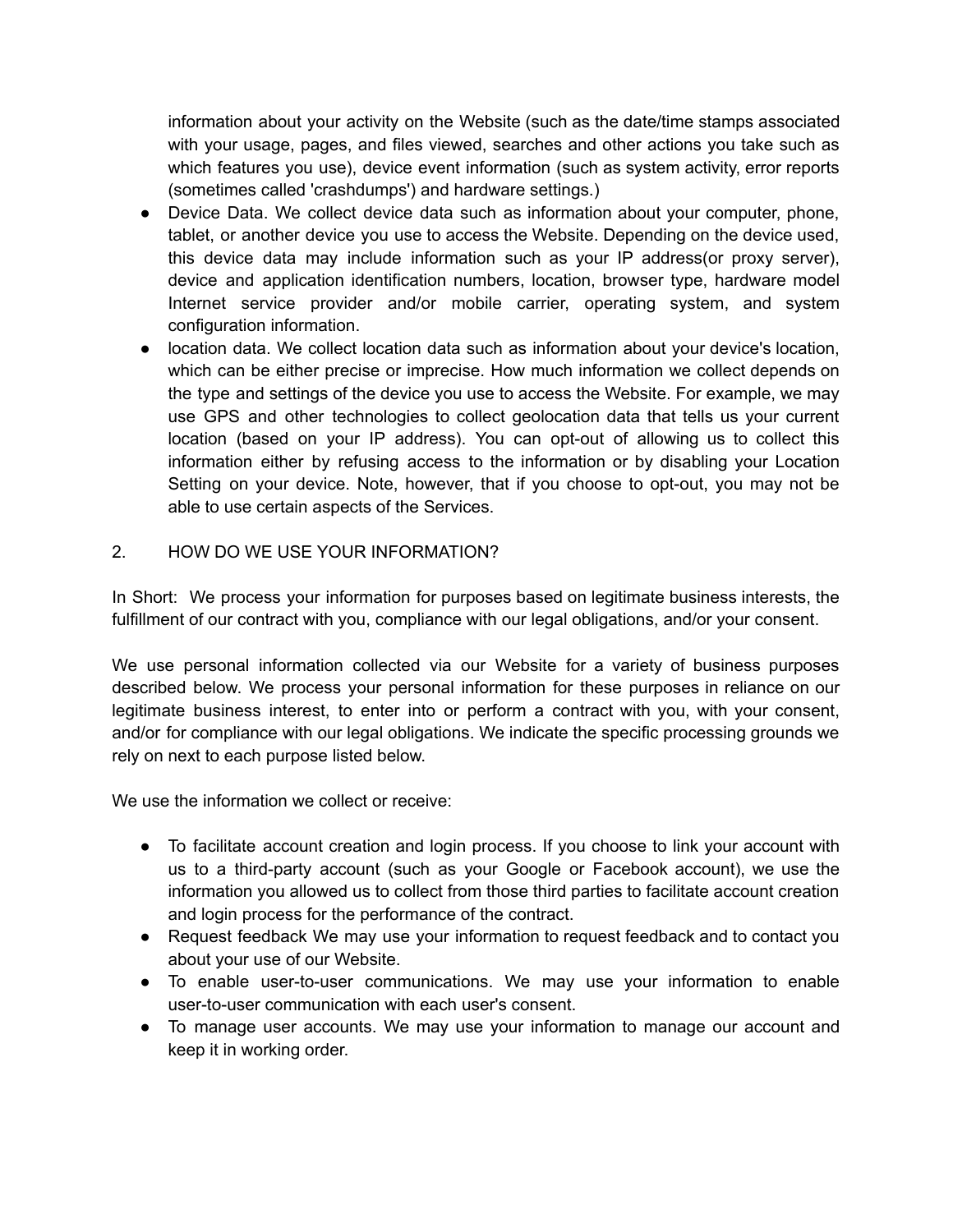- To send administrative information to you. We may use your personal information to send you product service and new feature information and/or information about changes to our terms, conditions, and policies.
- To protect our Services. We may use your information as part of our efforts to keep our Website safe and secure (for example, for fraud monitoring prevention).
- To enforce our terms, conditions, and policies for business purposes, to comply with legal and regulatory requirements, or in connection with our contract.
- To respond to legal requests and prevent harm. If we receive a subpoena or other legal request, we may need to inspect the data we hold to determine how to respond.
- To send you marketing and promotional communications. We and/or our third-party marketing partners may use the personal information you send to us for our marketing purposes if this is following your marketing preferences. For example, when expressing an interest in obtaining information about us or our Website, subscribing to marketing, or otherwise contacting us, we will collect personal information from you. You can opt out of our marketing emails at any time (see the "WHAT ARE YOUR PRIVACY RIGHTS?" below).
- For other business purposes. We may use your information for other business purposes, such as data analysis, identifying usage trends, determining the effectiveness of our promotional campaigns, and evaluating and improving our Website, products, marketing, and your experience. We may use and store this information in an aggregated and anonymized form so that it is not associated with individual end-users and does not include personal information.

### 3. WILL YOUR INFORMATION BE SHARED WITH ANYONE?

In Short: We only share information with your consent, to comply with laws, to provide you with services, to protect your rights, or fulfill business obligations.

We may process or share your data that we hold based on the following legal basis:

- Consent: We may process your data if you have given us specific consent to use your personal information for a specific purpose
- Legitimate interests: We may process your data when it is reasonably necessary to achieve our legitimate business interests.
- Performance of a Contract: Where we have entered into a contract with you, we may process your personal information to fulfill the terms of our contract.
- Legal Obligations: We may disclose your information where we are legally required to do so to comply with applicable law, governmental requests, a judicial proceeding court order, or legal processes, such as in response to a court order or a subpoena (including in response to public authorities meet national security or law enforcement requirements).
- Vital Interests: We may disclose your information where we believe it is necessary to investigate, prevent, or take action regarding potential violations of our policies,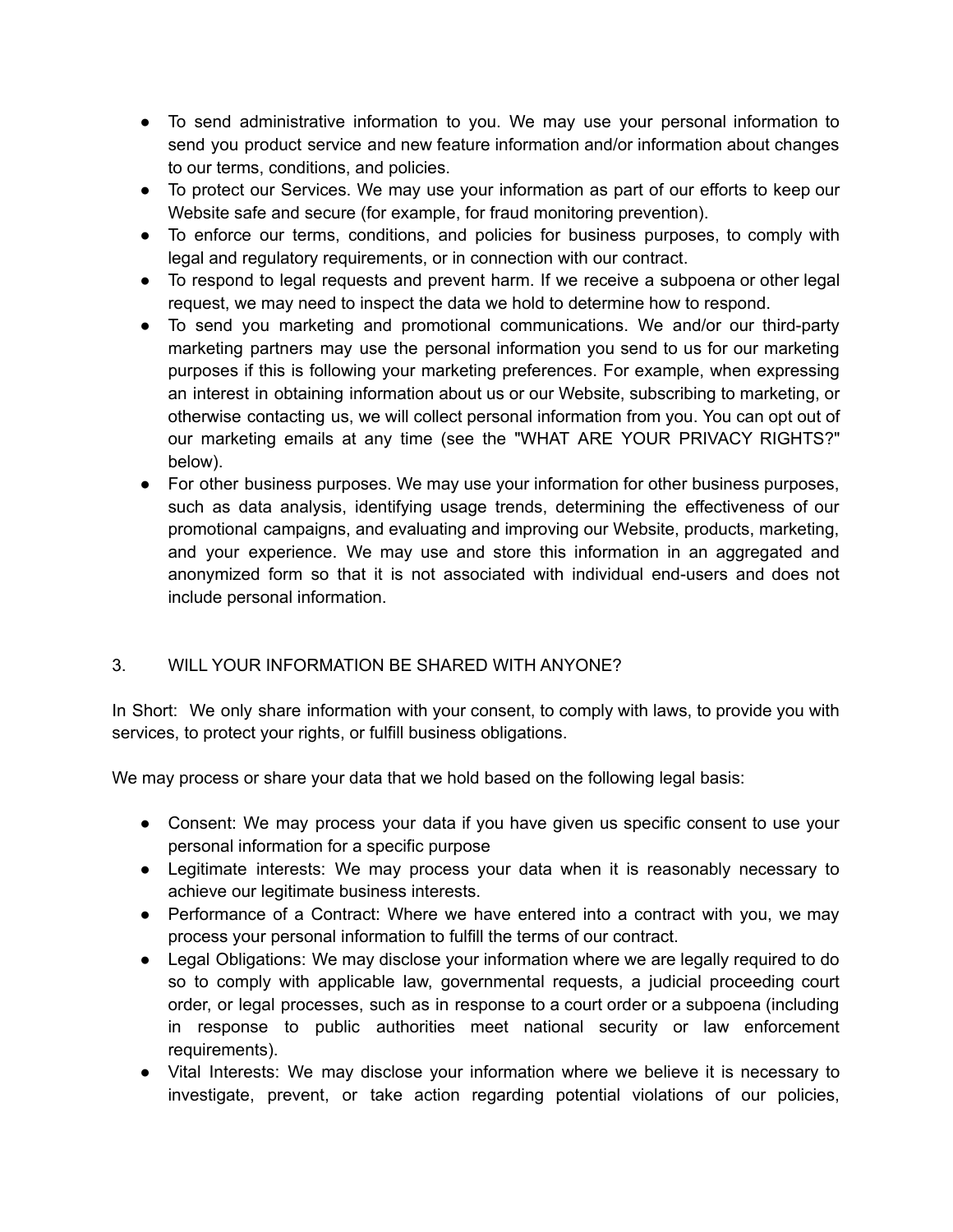suspected fraud, situations involving potential threats to the safety of any person and illegal activities, or as evidence in litigation in which we are involved.

More specifically, we may need to process your data or share your personal information in the following situations:

- Business Transfers. We may share or transfer your information in connection with, or during negotiations of, any merger, sale of company assets, financing, or acquisitions of all or a portion of our business to another company
- Google Maps Platform APIs. We may share your information with certain Google Maps PlatformPlus (e.g., Google Maps API, Place API). To find out more about Google's privacy policy, please refer to this link. We use certain Google Maps Platform APIs to retrieve certain information when you make location-specific requests. This includes: and other similar information. A full list of what we use the information for can be found in this section and in the previous section titled "HOW DO WE USE YOUR INFORMATION?". You may revoke your consent anytime by contacting us at the contact details provided at the end of this document. The Google Maps Platform APIs that we use to store and access cookies and other information on your devices. If you are a user currently in the European Economic Area (EU countries, Iceland, Liechtenstein, and Norway) or the United Kingdom, please take a look at our Cookie Notice.
- Vendors, Consultants, and Other Third-Party Service Providers. We may share your data with third-party vendors, service providers, contractors, or agents who perform services for us or on our behalf and require access to such information to do that work. Examples include data analysis, email delivery, hosting services, customer service, and marketing efforts. We may allow selected third parties to use tracking technology on the Website, which will enable them to collect data on our behalf about how you interact with our Website over time. This information may be used to, among other things, analyze and track data, determine the popularity of certain content, pages or features,and better understand online activity. Unless described in this notice, we do not share, sell, rent, or trade any of your information with third parties for their promotional purposes.
- Affiliates. We may share your information with our affiliates, in which case we will require those affiliates to honor this privacy policy. Affiliates include our parent company and any subsidiaries, joint venture partners, or other companies that we control or that are under common control with us.

### 4. WHO WILL YOUR INFORMATION BE SHARED WITH?

In Short: We only share information with the following categories of third parties.

We only share and disclose your information with the following categories of third parties. If we have processed your data based on your consent and you wish to revoke your consent please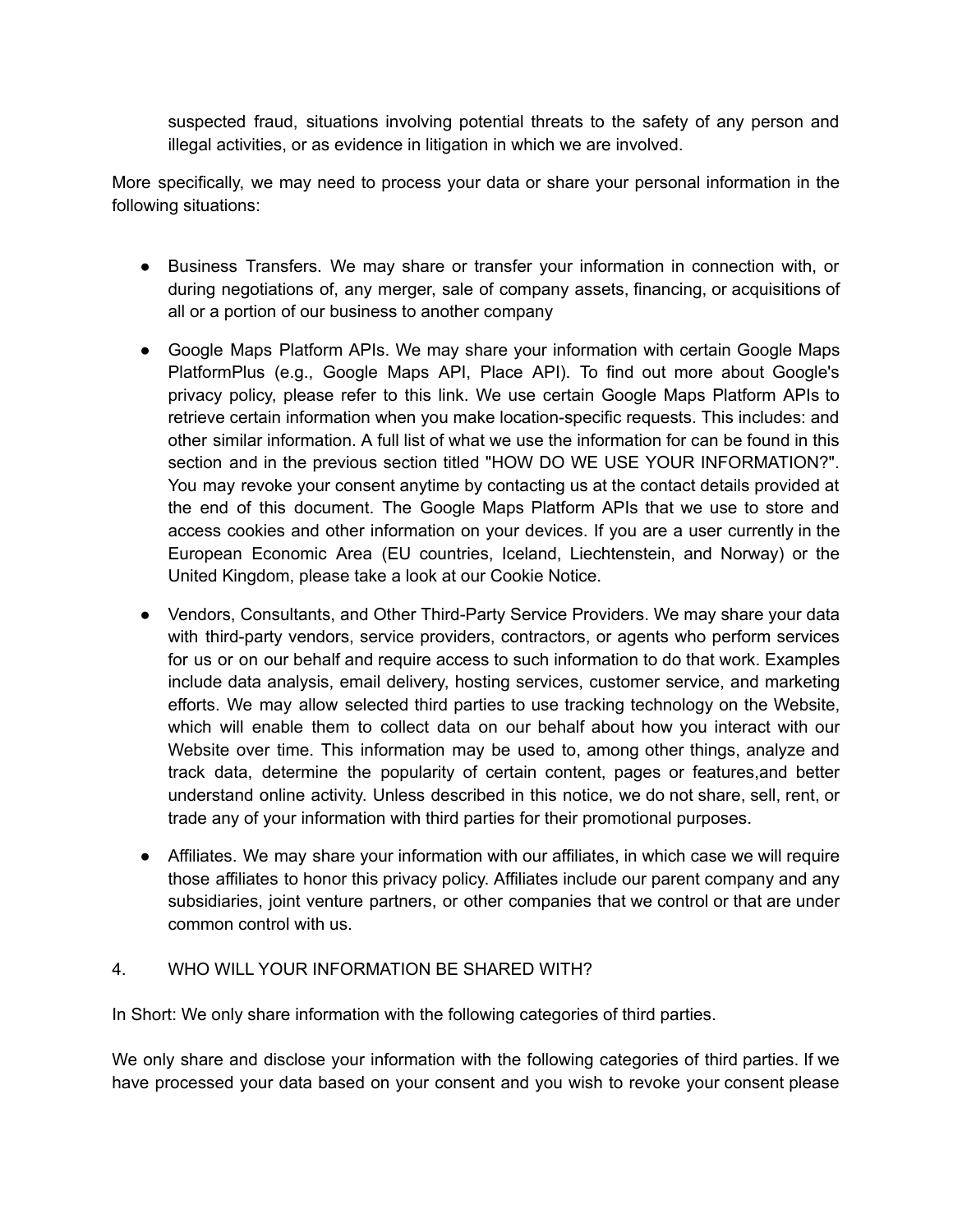contact us using the contact details provided in the section below titled "HOW CAN YOU CONTACT US ABOUT THIS NOTICE?".

- Sales & Marketing Tools
- Data AnalyticsServices
- Data Storage Service Providers
- Cloud Computing Services
- Social Networks
- Website Hosting Service Providers

#### 5. HOW LONG DO WE KEEP YOUR INFORMATION?

In Short: We keep your information for as long as necessary to fulfill the purposes outlined in this privacy policy unless otherwise required by law.

We will only keep your personal information for as long as it is necessary for the purposes set out in this privacy policy, unless longer retention period is required or permitted by law(such as tax, accounting or other legal requirements.)No purpose in this notice will require us to keep your personal information for longer than 1 year.

When we have no ongoing legitimate business need to process your personal information, we will either delete or anonymize such information, if this is not possible(for example, because your personal information has been stored in backup archives), then we will securely store your personal information and isolate it from any further processing until deletion is possible.

#### 6. WHAT ARE YOUR PRIVACY RIGHTS?

In Short: In some regions, such as the European Economic Area (EEA) and the United Kingdom (UK), you have rights that allow you greater access to and control over your personal information. You may review, change, or terminate your account at any time.

In some regions (like the EEA and UK), you have certain rights under applicable data protection. These may include the right (i) to request access and obtain a copy of your personal information,(ii) to request rectification erasure; (iii) to restrict the processing of your personal information; and (iv) if applicable, to data portability. In certain circumstances, you may also have the right to object to the processing of your personal information. To make such a request please use the contact details provided below. We will consider and act upon any request following applicable data protection laws.

If we are relying on your consent to process your personal information, you have the right to withdraw your consent at any time. Please note however that this will not affect the lawfulness of the processing before it's withdrawal, nor will it affect the processing of your personal information conducted in reliance on lawful processing grounds other than consent.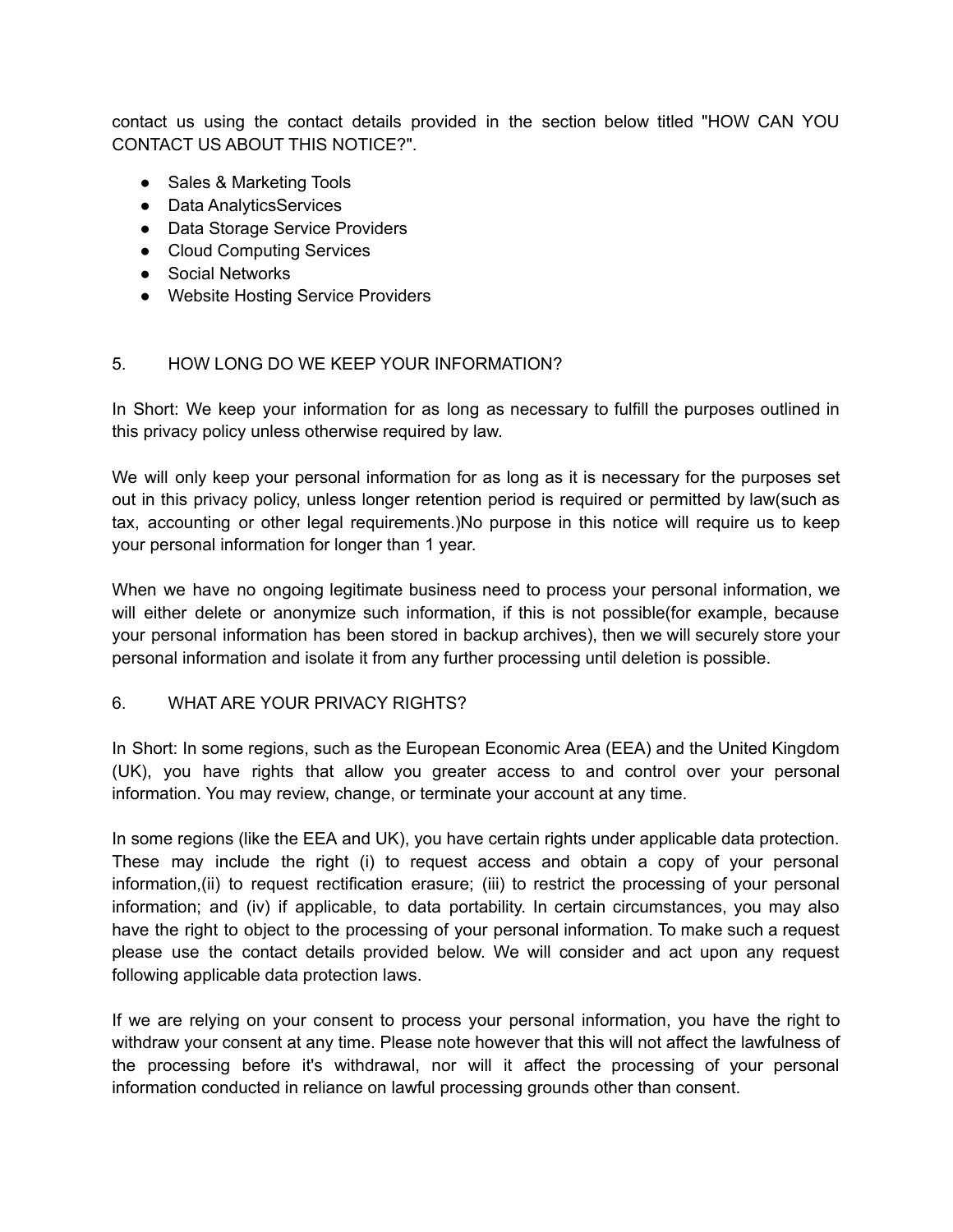If you are a resident in the EEA or UK and you believe we are unlawfully processing your personal information, you also have the right to complain to your local data protection supervisory authority. You can find their contact details here: <https://ec.europa.e/ujustice/data-protection/bodies/authorities/index> en.him.

If you are a resident in Switzerland, the contact details for the data protection authorities are available here: <https://www.edoeb.admin.ch/edoeb/en/home.html>.

# 7. CONTROLS FOR DO-NOT-TRACK FEATURES

Most web browsers and some mobile operating systems and mobile applications include Do-Not-Track("ONT") feature or setting you can activate to signal your privacy preference not to have data about your online browsing activities monitored and collected. At this stage, no uniform technology standard for recognizing and implementing signals has been finalized. As such, we do not currently respond to ONT browser signals or any other mechanism that automatically communicates your choice not to be tracked online. If a standard for online tracking is adopted that we must follow in the future, we will inform you about that practice in a revised version of this privacy policy.

# 8. DO WE MAKE UPDATES TO THIS NOTICE?

In Short: Yes, we will update this notice if it is necessary to stay compliant with relevant laws.

We may update this privacy policy from timestamp time. The updated version will be indicated by an updated"Revised" date and the updated version will be effective as soon as it is accessible. If we make material changes to this privacy policy, we may notify you either by prominently posting a notice of such changes or by directly sending you a notification. We encourage you to review this privacy policy frequently to be informed of how we are protecting your information.

### 9. HOW CAN YOU CONTACT US ABOUT THIS NOTICE?

If you have questions or comments about this notice, you may email us at info@3hills.io or by post to:

3 Hills studio Boulevard of St. Petar Cetinjski 56 Podgorica, Podgorica 81000 Montenegro

### 10. HOW CAN YOU REVIEW, UPDATE, OR DELETE THE DATA WE COLLECT FROM YOU?

Based on the applicable laws of your country, you may have the right to request access to the personal information we collect from you, change that information, or delete it in some